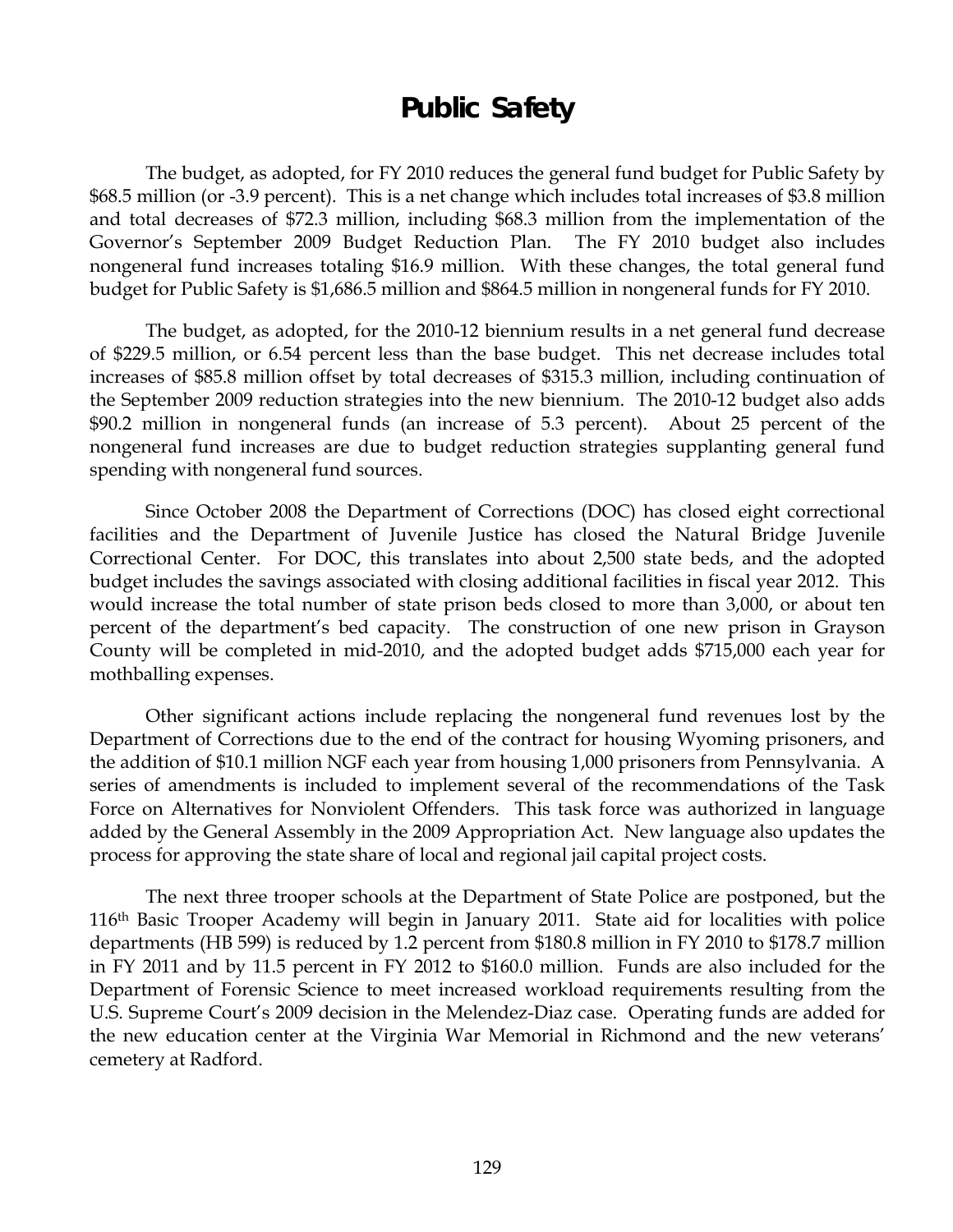Nongeneral fund amendments for the Department of Alcoholic Beverage Control reflect an increase of \$19.5 million NGF each year for purchase of merchandise for resale and the opening of up to 20 new ABC stores. The new stores are expected to generate increased net profits for the general fund totaling \$1.3 million in fiscal year 2011 and \$3.9 million in fiscal year 2012. A two percent markup in prices, effective February 1, 2010, generates increased ABC net profits for the general fund estimated at \$1.6 million in FY 2010 and \$4.0 million in both fiscal years 2011 and 2012.

The adopted budget also transfers responsibility for the Towing and Recovery Operations Board from the Secretary of Transportation to the Secretary of Public Safety.

# **HB 29 (Chapter 872)**

- **Department of Alcoholic Beverage Control** 
	- *Increased Markup.* Assumes an increase of two percent in the markup of alcoholic beverages in the ABC stores, effective February 1, 2010. A companion amendment to the revenue page assumes a general fund revenue increase of \$1.6 million for fiscal year 2010.

## • **Commonwealth's Attorneys' Services Council**

− *Governor's September 2009 Budget Reductions.* Includes savings of \$67,075 GF for fiscal year 2010 to implement the September 2009 budget reductions, including reductions in funding for meeting expenses and other operating costs.

## • **Department of Correctional Education**

− *Governor's September 2009 Budget Reductions.* Includes savings of \$1.4 million GF for fiscal year 2010 to implement the September 2009 budget reductions. These savings include the elimination of 34 positions resulting from the closing of state correctional centers.

## • **Department of Corrections**

- − *Governor's September 2009 Budget Reductions.* Includes a series of reductions totaling \$22.2 million GF for fiscal year 2010, including the following strategies:
	- Closure of Brunswick and Botetourt Correctional Centers, for a combined net savings of \$10.4 million;
	- Turnover and vacancy savings of \$1.5 million;
	- Elimination of virtually the entire budget for equipment (\$9.0 million), for one year only, including the replacement of security, agribusiness, kitchen equipment, and vehicles;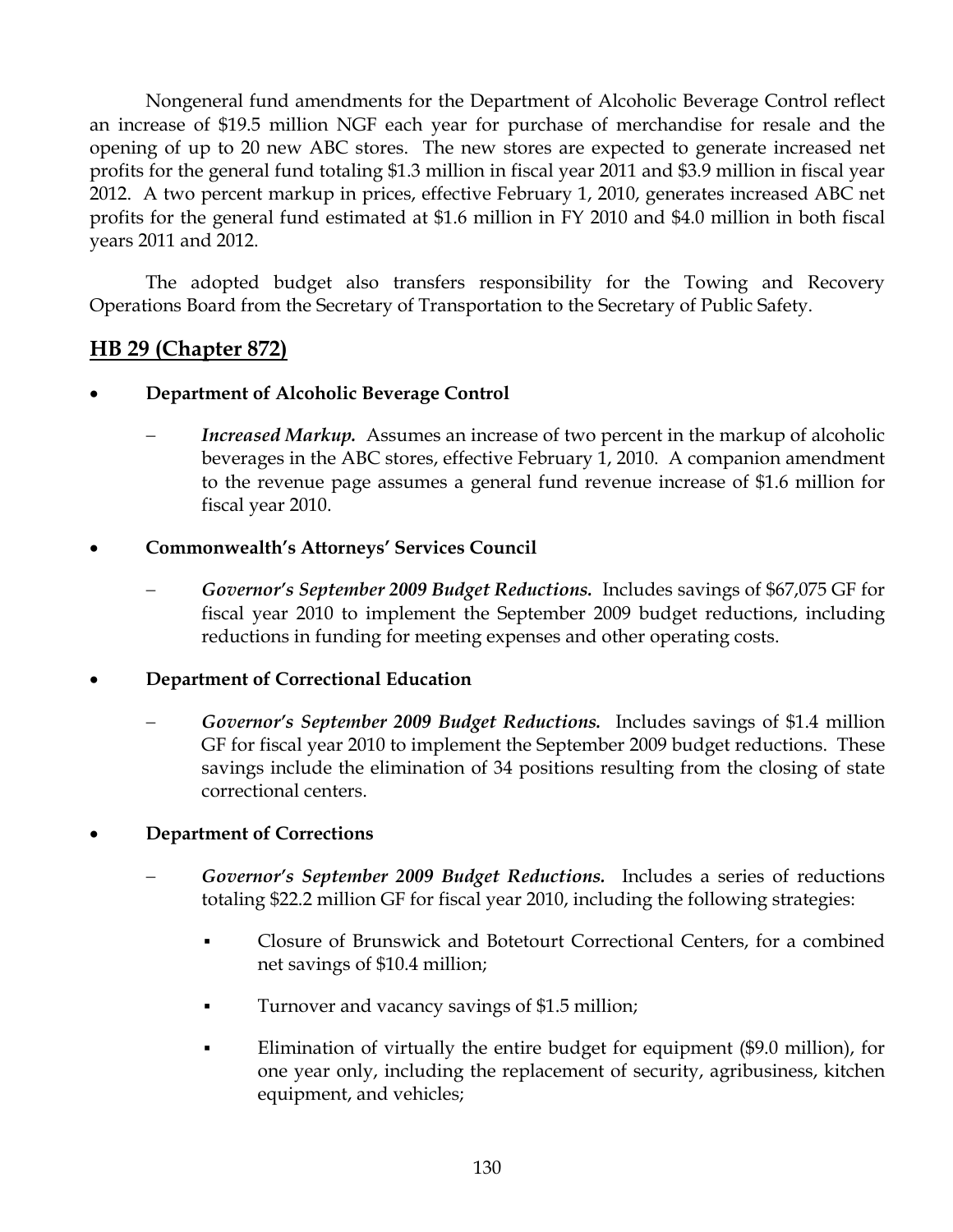- Supplanting of \$1.3 million in general funds with an equal amount from the Correctional Enterprise Fund balance, for a one-time savings.
- *Brunswick Correctional Center.* Includes language directing DOC and the Virginia Economic Development Partnership, in cooperation with local economic development officials, to report on potential options for re-using or redeveloping this facility.
- **Correctional Enterprise Operations.** Increases the appropriation for Correctional Enterprises by \$6.0 million NGF in fiscal year 2010 to reflect anticipated sales of inmate-produced products and services.
- **Corrections Construction Unit.** Increases the appropriation for the inmate construction program by \$1.1 million NGF in fiscal year 2010 to reflect the anticipated workload and associated funds from capital projects supporting inmate construction activity.

#### • **Department of Criminal Justice Services**

- − *Governor's September 2009 Budget Reductions.* Includes a series of reductions totaling \$16.1 million GF and \$0.1 million NGF for fiscal year 2010, including:
	- \$145,657 in Court Appointed Special Advocate (CASA) grants;
	- \$13.7 million in HB 599 payments to localities with police departments, based on the August 2009 reduction in the general fund revenue forecast;
	- \$640,983 (a reduction of about two-thirds) in grants to regional law enforcement training academies;
	- \$519,967 from eliminating vacant positions;
	- \$247,151 in grants for the Virginia CARES program;
	- \$45,000 in grants for sexual assault crisis centers;
	- \$10,000 in the grant for the Virginia Center for Policing Innovation for Spanish language training;
	- Reversion of \$350,000 GF in matching support for federal grants due to reductions in federal grant funding;
	- Reversion of \$280,000 in June 30, 2009, general fund balances reserved by the agency and included in the agency budget reduction plan;
	- Supplanting of \$75,638 GF for other operating expenditures with nongeneral funds; and,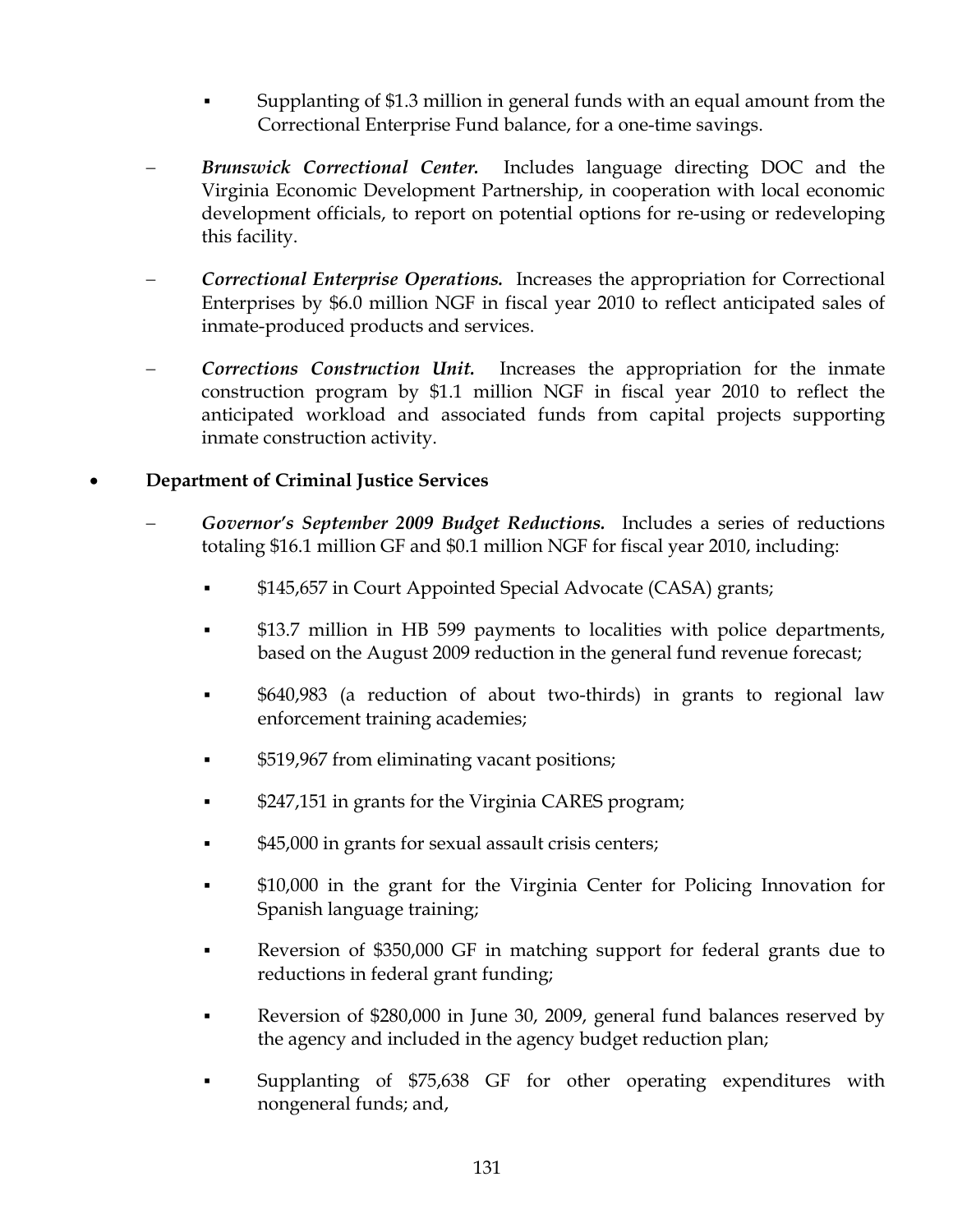- Transfer of \$126,101 from the asset forfeiture fund to the general fund reflecting reduced program and administrative costs.
- *House Bill 599.* Includes an additional technical reduction of \$2.8 million GF for FY 2010 for state aid to localities with police departments (pursuant to House Bill 599 of 1979), to reflect the December 2009 reduction in the general fund revenue forecast. The revised total for HB 599 payments in FY 2010 is \$180.8 million.

#### • **Department of Emergency Management**

− *Governor's September 2009 Budget Reductions.* Includes savings totaling \$167,663 GF and transfers totaling \$4.3 million NGF in fiscal year 2010 to implement the September 2009 budget reductions, including reducing wage employees (\$43,433); changing the fund sources supporting a hazardous materials specialist (\$60,121) and a Fusion Center analyst (\$29,472); reducing the number of classes for Search and Rescue training (\$18,636); reducing training and travel expenses (\$11,000); and, eliminating non-disaster overtime (\$5,000). The nongeneral fund transfer reflects closing accounts on disasters for which all known state obligations have been satisfied. The \$4.3 million transfer to the general fund is a Part 3 transfer.

#### • **Department of Fire Programs**

− *Governor's September 2009 Budget Reductions.* Includes savings of \$206,970 GF and transfers of \$26.2 million NGF for fiscal year 2010 to implement the September 2009 budget reductions. General fund savings include delays in filling a vacant position (\$90,435); eliminating a vacant regional manager position (\$91,736); eliminating one wage position (\$16,075) and reducing the annual hours for six wage positions (\$8,724) in the Office of the State Fire Marshal. The nongeneral fund transfers include \$216,595 from implementing a ten percent reduction in administrative expenses for the Fire Programs Fund and transferring to the general fund the entire \$26.0 million fiscal year 2010 deposit to the Fire Programs Fund, and replacing that amount with a line of credit for the same amount. The source of the nongeneral funds for the Fire Programs Fund is the 1.0 percent gross premiums tax on certain property, casualty, and other insurance policies, which is collected by the State Corporation Commission.

#### • **Department of Forensic Science**

- − *Governor's September 2009 Budget Reductions.* Includes savings of \$1.1 million GF in fiscal year 2010 to implement the September 2009 budget reductions, including delaying year-end payments for vendors and service contracts totaling \$606,200, and eliminating prepayments (\$481,038).
- − *Melendez-Diaz Expenses.* Provides \$197,975 GF in fiscal year 2010 to comply with the increased requirements for court testimony by forensic scientists due to the 2009 Supreme Court decision in the Melendez-Diaz case.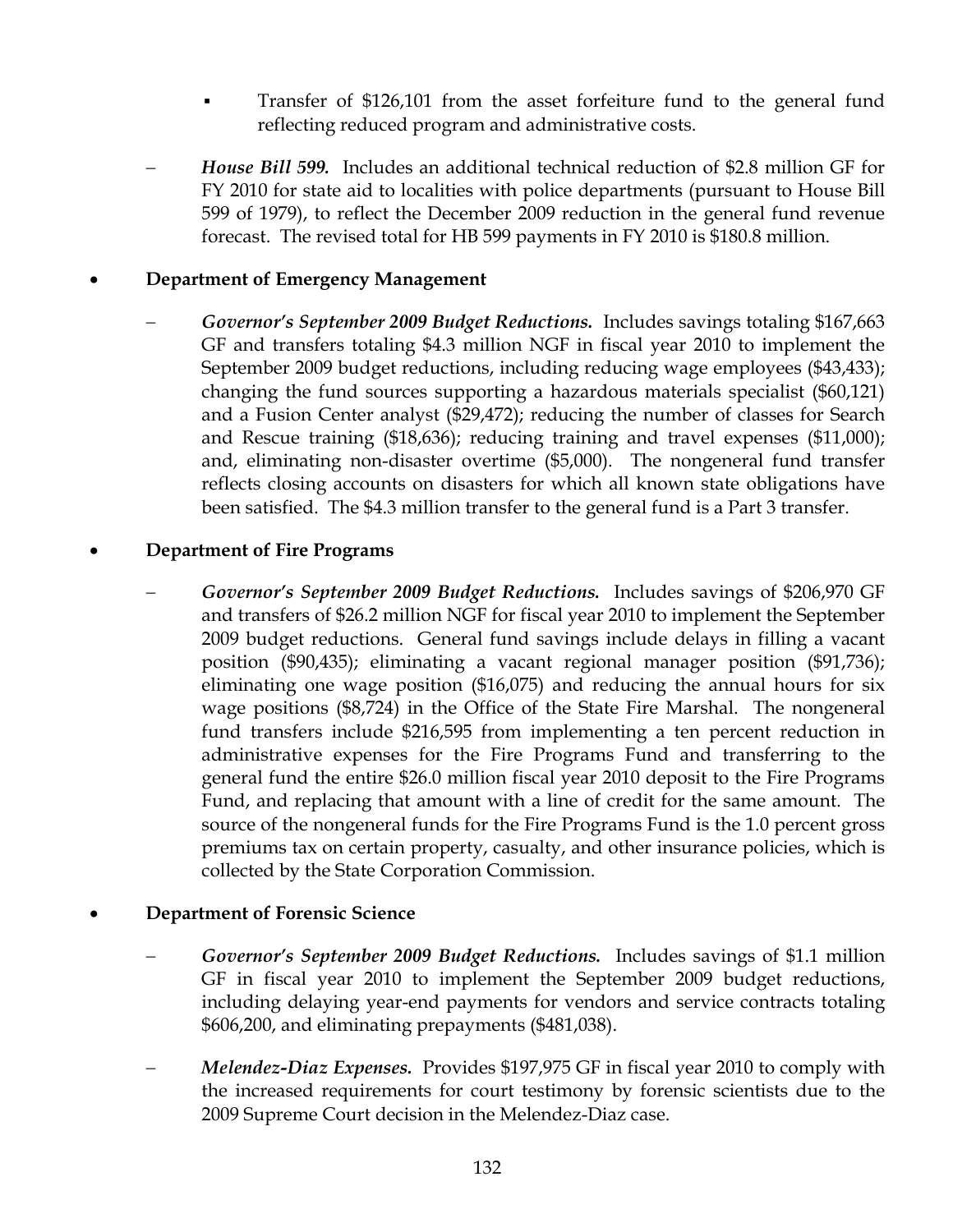## • **Department of Juvenile Justice**

- − *Governor's September 2009 Budget Reductions.* Includes savings of \$10.2 million GF in fiscal year 2010 to implement the September 2009 budget reductions, including:
	- Capturing one-time savings through turnover and vacancy and deferring equipment purchases (\$3.0 million);
	- Reducing funding for the Virginia Juvenile Community Crime Control Act (VJCCA) grants and funds for juvenile detention facilities and locallyoperated court services units by five percent (\$2.5 million);
	- Closing Natural Bridge Juvenile Correctional Center (\$1.2 million and 71 positions);
	- Eliminating court services unit positions (\$1.1 million and 23.5 positions);
	- Supplanting \$1.1 million GF for direct services by using Child Support Enforcement funds from the Department of Social Services;
	- Reducing contract services for juveniles on probation (\$536,209);
	- Eliminating central office positions in the Divisions of Community Programs and Administration and Finance (\$349,154 and 8 positions);
	- Reducing support costs in juvenile court services units statewide (\$180,000);
	- Eliminating vacant juvenile correctional center positions in the central office, including a senior program manager and health services coordinator (\$131,377 and two positions);
	- Eliminating a vacant human resources classification position (\$52,160 and 1 position);
	- Reducing funds for training, education and travel in the Division of Administration and Finance (\$51,838); and,
	- Supplanting general funds with NGF year-end balances (\$42,381).

## • **Department of Military Affairs**

− *Governor's September 2009 Budget Reductions.* Includes savings of \$568,669 GF and \$35,700 NGF in fiscal year 2010 from implementing the September 2009 budget reductions. General fund savings include supplanting general funds with nongeneral funds (\$200,000); closing the Roanoke City and Richmond City (Dove Street) Armories (\$115,000); reducing expenses for the Commonwealth Challenge Program, including purchase of supplies, services, conferences, training, travel,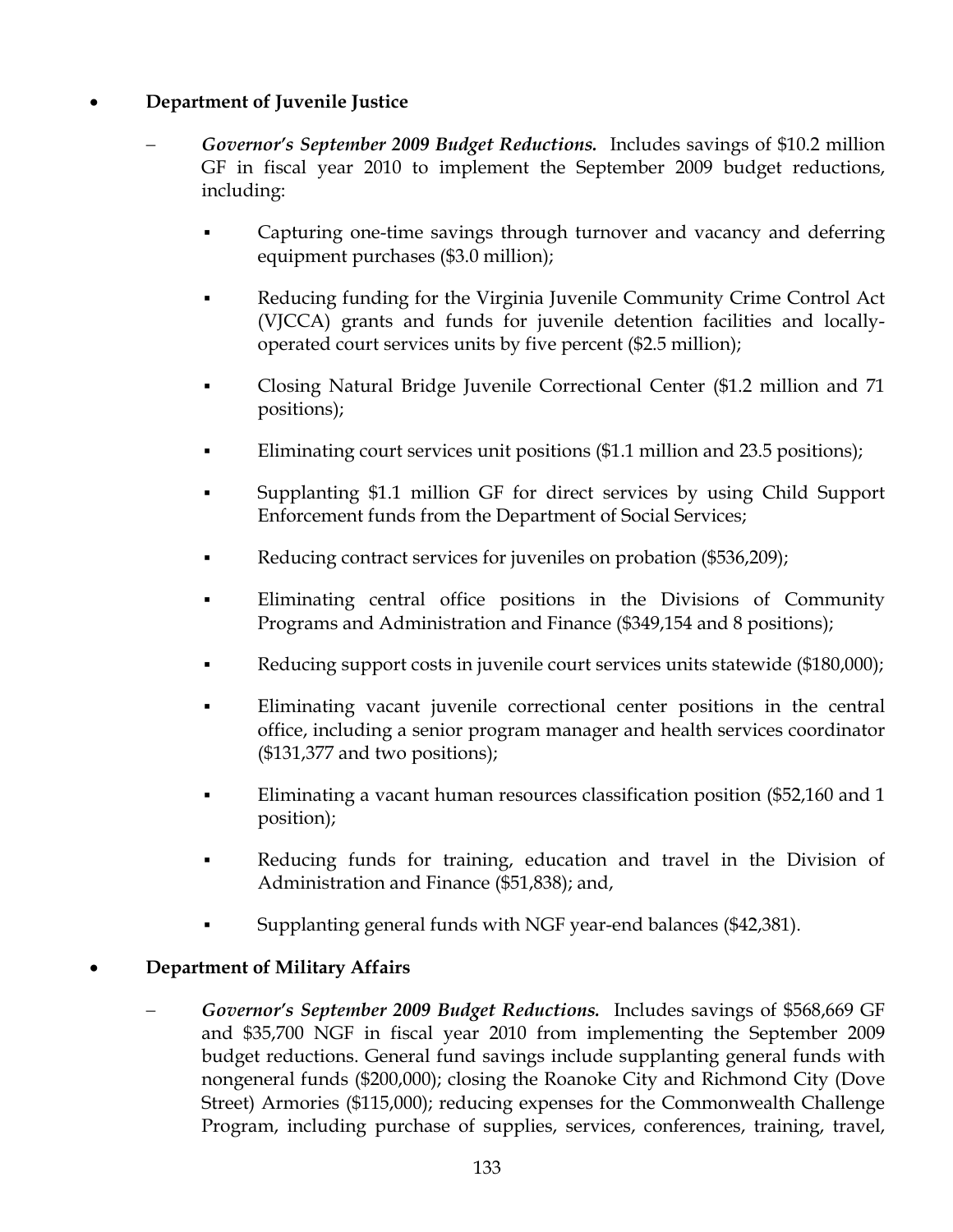and equipment, and elimination of living allowances for participants (\$108,689); transferring state computers to the federal National Guard Bureau network (\$105,000); and reducing other expenditures by the Joint Forces Headquarters Staff, the Air National Guard, and the Virginia Defense Force.

− *Recruitment Incentives.* Eliminates \$180,000 GF in fiscal year 2010 for state incentives for recruitment for the Virginia National Guard. This proposal assumes the Virginia National Guard will rely on federal recruitment incentives to maintain force strength.

## • **Department of State Police**

- − *Governor's September 2009 Budget Reductions.* Includes savings of \$15.9 million GF and the addition of \$8.3 million NGF in fiscal year 2010 to implement the September 2009 budget reductions, including:
	- Supplanting law enforcement activities with June 30, 2009, nongeneral fund year-end balances (\$6.2 million);
	- Reverting nongeneral fund balances in the insurance fraud program (\$3.0) million) and the safety program (\$2.6 million);
	- Reverting a June 30, 2009, discretionary general fund balance reserved by the agency as part of the budget reduction plan (\$2.1 million);
	- Supplanting general fund support for the management of the STARS radio system with nongeneral funds from the E-911 Fund (\$2.0 million);
	- Reducing the aviation fleet by eliminating one fixed-wing aircraft and one non-med-flight helicopter (\$1.8 million);
	- Delaying the start of the 116<sup>th</sup> basic school for new state troopers until January 2011, and reducing the number of trainees to 50 cadets, for a savings of \$1.3 million (including eight civilian layoffs in March 2010);
	- Delaying the purchase of patrol vehicles (\$1.25 million);
	- Laying off approximately 104 wage positions and reorganizing full-time staff to meet critical needs (\$1.2 million);
	- Reverting nongeneral fund cash balances from the Woodrow Wilson Bridge overtime activity that was intended to support the 116<sup>th</sup> Basic Trooper School, which has been postponed until January 2011 (\$696,043);
	- Reverting nongeneral fund balances for indirect costs (\$150,000), from the agency's assessed administrative fee (\$100,000), and from reimbursements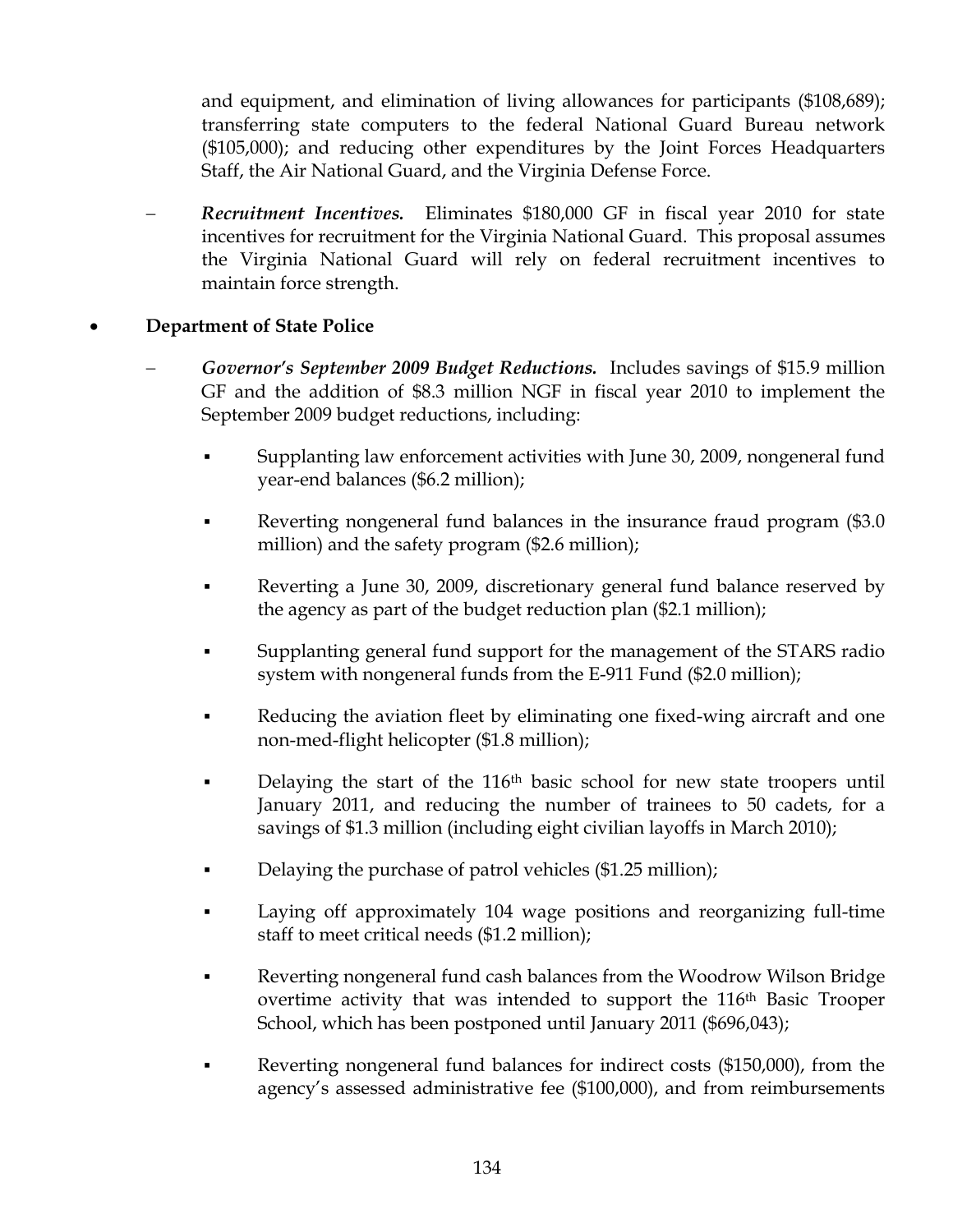from other states under the Emergency Management Agreement Compact (\$62,284); and,

- Supplanting general fund support tor the State Police Aviation Unit with Aviation Special Funds from the Department of Aviation (\$116,988).
- − *Reversing the Use of E-911 Funds.* Provides \$2.0 million GF in fiscal year 2010 to replace an equal amount of E-911 funds. This reverses an action recommended in the September 2009 budget reduction plan.
- *Medical Evacuation Operations.* Supplants an additional \$1.0 million GF in fiscal year 2010 for the Medevac program with nongeneral funds from the "4 for Life" program in the Department of Health.
- − *Sale of State Police Aircraft.* Adds \$1.6 million GF in fiscal year 2010 to reflect correctly as revenue the proceeds from selling State Police aircraft. A companion adjustment has been made in the general fund revenues.

#### • **Department of Veterans Services**

- − *Governor's September 2009 Budget Reductions.* Includes savings of \$427,516 GF and the addition of \$205,366 NGF to implement the September 2009 budget reductions, including:
	- **•** Increasing the amount of central office administrative cost allocated to the two veterans care centers, for a general fund reduction of \$193,000;
	- Reducing administrative costs in benefits offices through more efficient use of supplies and equipment (\$75,000);
	- **EXECUTE:** Reverting a June 30, 2009, discretionary general fund balance reserved by the agency as part of the budget reduction plan (\$72,000);
	- Capturing reimbursement funds received through a federal grant to offset general funds expended for equipment for the Sitter & Barfoot Veterans Care Center (\$33,424);
	- Reducing the hours for a part-time position supporting the Veterans Services Foundation (\$16,150);
	- Supplanting general funds with nongeneral funds for the Virginia War Memorial (\$12,366); and,
	- Reducing other administrative costs (\$59,000).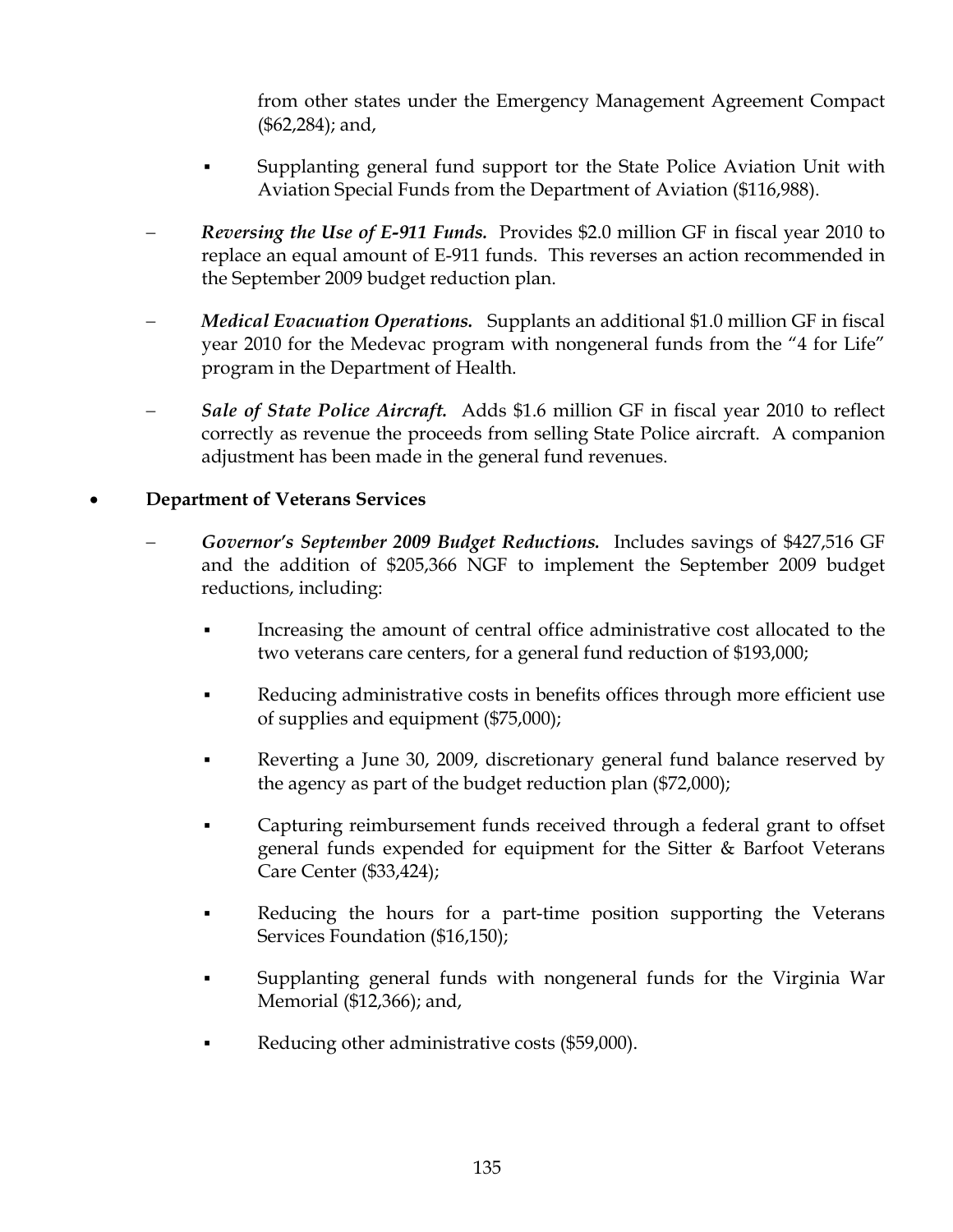## • **Virginia Parole Board**

− *Governor's September 2009 Budget Reductions.* Includes savings of \$15,360 GF in fiscal year 2010 to implement the September 2009 budget reductions. This includes reverting a June 30, 2009, general fund balance of \$8,835, and reducing travel expenditures for board members (\$6,525).

## **HB 30 (Chapter 874)**

- **Secretary of Public Safety** 
	- − *Task Force on Alternatives for Nonviolent Offenders.* Includes language to continue the task force, with additional members as the Secretary may deem appropriate, and with a specific focus on expanding the use of electronic monitoring and prisoner reentry. This is one of a series of amendments implementing selected recommendations of the Task Force on Alternatives for Nonviolent Offenders.
	- − *Electronic Incarceration.* Includes language directing the Secretary to coordinate the development of a statewide system for the use of GPS and other electronic methods of monitoring offenders as an alternative to incarceration. The language also directs the Department of Corrections, with the assistance and consultation of the Department of General Services, to negotiate a statewide contract for GPS and other services that can be used by Sheriffs and regional jails, and directs the Department of Criminal Justice Services to develop guidelines for the use of these systems. This is one of a series of amendments implementing selected recommendations of the Task Force on Alternatives for Nonviolent Offenders.
	- **Risk Assessment.** Includes language directing the Secretary to study the feasibility of utilizing a risk assessment instrument as one factor in parole decision-making.

## • **Department of Alcoholic Beverage Control**

- *Increased Merchandise for Resale.* Provides \$15.0 million NGF the first year and \$15.0 million NGF the second year to reflect the anticipated increase in purchases of merchandise for resale in ABC stores statewide.
- *Increased Markup.* Assumes an increase of two percent in the markup of alcoholic beverages. A companion amendment to the revenue page captures the anticipated revenue transfer from net profits of \$4.0 million GF each year.
- − *Additional Stores.* Includes \$4.5 million NGF and 30 positions each year to open up to 20 additional stores in locations deemed to have the greatest potential for total increased sales in order to maximize profitability. A companion amendment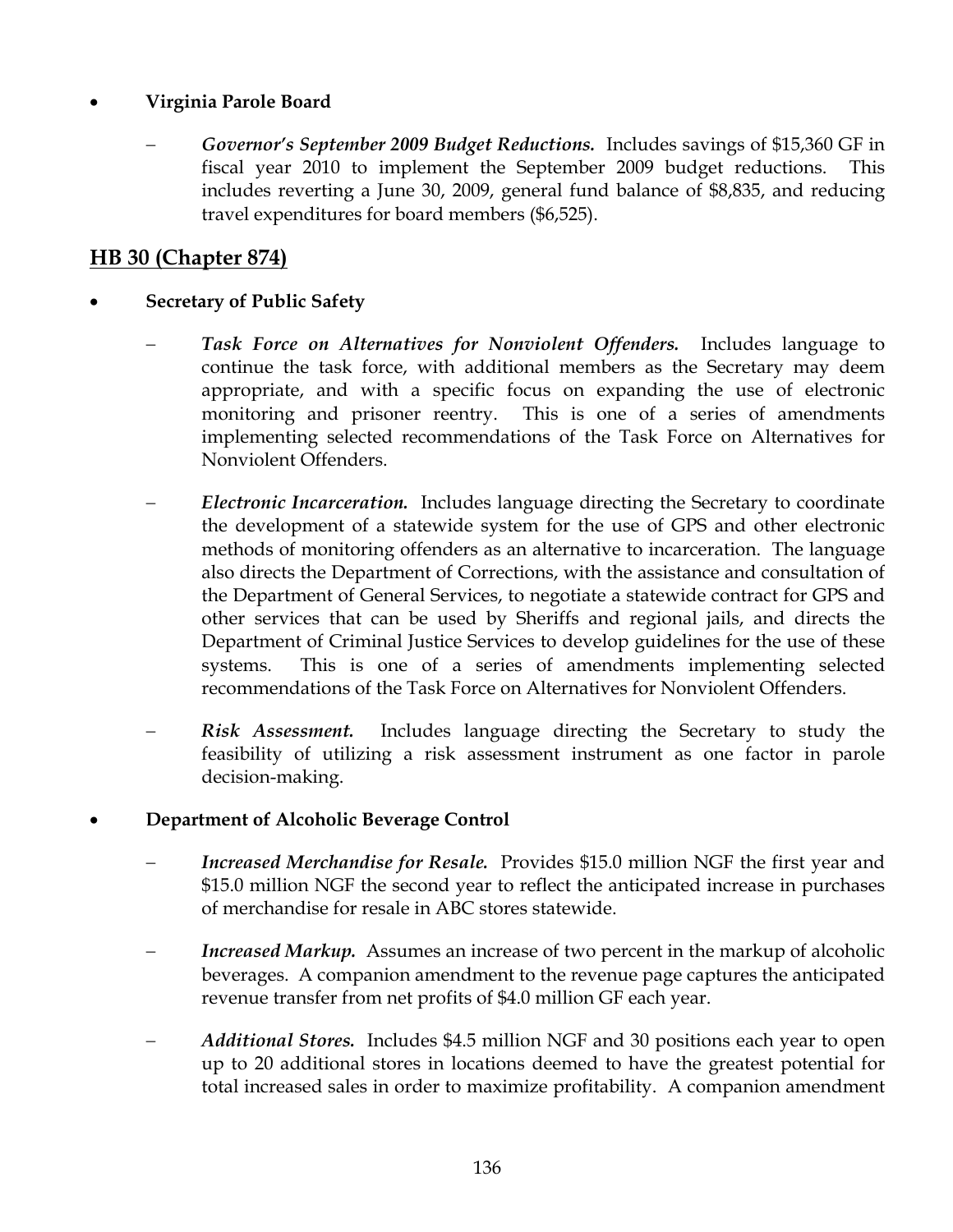to the revenue page captures the anticipated revenue transfer from net profits of \$1.3 million GF the first year and \$3.9 million GF the second year.

## • **Board of Towing and Recovery Operators**

- *Transfer from Office of Transportation.* Transfers the board from the Office of Transportation to the Office of Public Safety.
- − *Additional Position.* Provides \$46,146 NGF the first year and \$50,341 NGF the second year and one position each year for an additional administrative position to ensure sufficient coverage of the credentialing, compliance, and consumer complaint functions. The source of the nongeneral funds is the fee paid by the towing operators to support this regulatory function.
- − *Additional Operating Appropriation.* Adds \$57,060 NGF each year to support the agency's business functions, including background checks from fingerprint scans, computer maintenance fees, and fees for the acceptance of credit cards.

## • **Commonwealth's Attorneys' Services Council**

- − *Governor's September 2009 Budget Reductions.* Includes savings of \$67,075 GF each year to implement the Governor's September 2009 budget reductions.
- Federal Grant. Adds \$100,000 NGF the first year to reflect a one-time U.S. Department of Justice grant for capital litigation training.

## • **Department of Correctional Education**

- − *Governor's September 2009 Budget Reductions.* Includes savings of \$2.3 million GF each year from implementation of the September 2009 budget reductions, which eliminated 34 positions related to the closure of facilities by the Departments of Corrections and Juvenile Justice.
- − *Agency Restructuring.* Includes additional reductions of \$2.2 million GF the first year and \$2.4 million GF the second year, with language expressing the intent of the General Assembly that these reductions be applied so as to preserve academic and vocational programs in state facilities. The language also directs the Governor's Commission on Government Reform and Restructuring to consider potential organizational changes for this agency.
- *Payroll Service Bureau.* Adds \$1,190 GF each year to reflect the required entry of this agency into the Payroll Services Bureau of the Department of Accounts.

## • **Department of Corrections**

*Inmates Eligible for Parole.* Includes language requesting the Director to recommend to the Parole Board, by August 1, 2010, those prisoners eligible for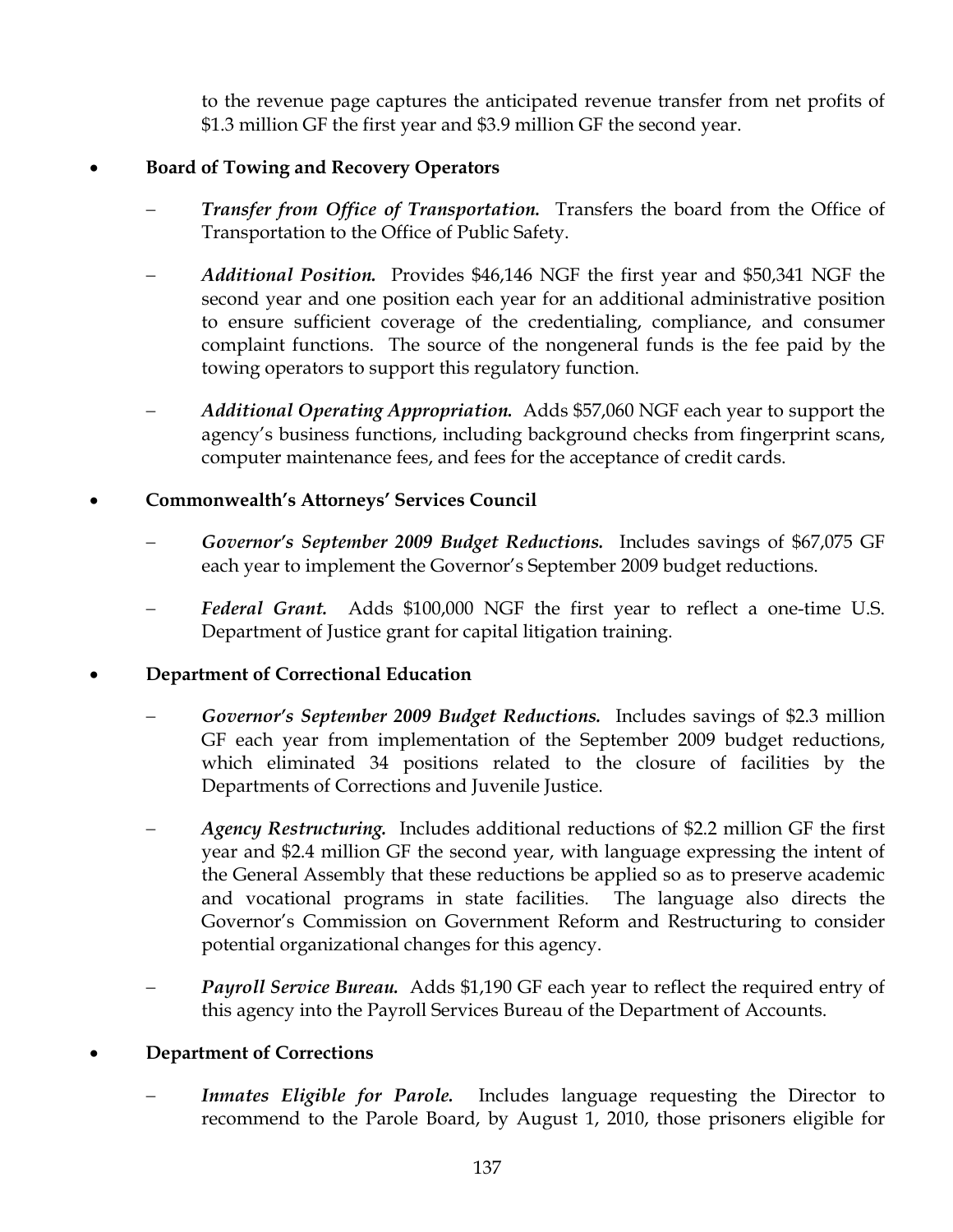parole who may be suitable candidates for release, considering the prisoner's criminal history, mental and physical condition, employability, institutional adjustment, and other appropriate factors including the risk of violence to others.

- *Jail Project Approval Process.* Includes language modifying the process for approval of local and regional jail capital projects for new construction, renovation, or expansion. Under the current process, localities or regional authorities are required to obtain an exemption from the General Assembly to a moratorium on project financing as set forth in the Appropriation Act. Under the new process, the localities or regions would first submit their proposals to the Department and Board of Corrections. DOC would still be responsible for assuring that all projects are consistent with Board-approved jail standards. The Department of Criminal Justice Services would provide input to the Board of Corrections, and recommendations to the Department of Planning and Budget on the expected costs of the community corrections programs associated with jail projects. Projects approved by the Board of Corrections, along with the associated costs of community corrections for each project, would be recommended to the Department of Planning and Budget for inclusion of funding for the state share in the Governor's proposed budget.
	- The adopted language also clarifies that jail projects approved by the Board of Corrections as of December 31, 2009, but not included in the budget, as introduced, may be resubmitted for inclusion in the 2011 budget bill, without having to be approved again by the Board of Corrections.
- − *Definition of State-Responsible Offenders.* Directs the Secretaries of Public Safety, Finance, and Administration to establish a task force to examine the ramifications of changing the definition of state-responsible offenders, with a report due by October 1, 2010.
- *Definition of Jail Capacity.* Adds language requesting the Board of Corrections to include a measure of double-bunking in its definition of jail capacity.
- − *Replace Out-of-State Inmate Revenue.* Adds \$8.7 million GF each year to replace nongeneral fund revenues that will not be available after June 30, 2010, for housing inmates from Wyoming. Those inmates are scheduled to leave in the spring of 2010.
- *Inmate Medical Costs.* Provides \$4.7 million GF the first year for the increased costs of inmate medical care, with a review of potential opportunities to reduce medical costs to be conducted by the Department of Planning and Budget.
- − *Equipment Costs.* Reduces funding for equipment by \$1.25 million GF each year, with a review of potential opportunities to reduce equipment costs to be conducted by the Department of Planning and Budget.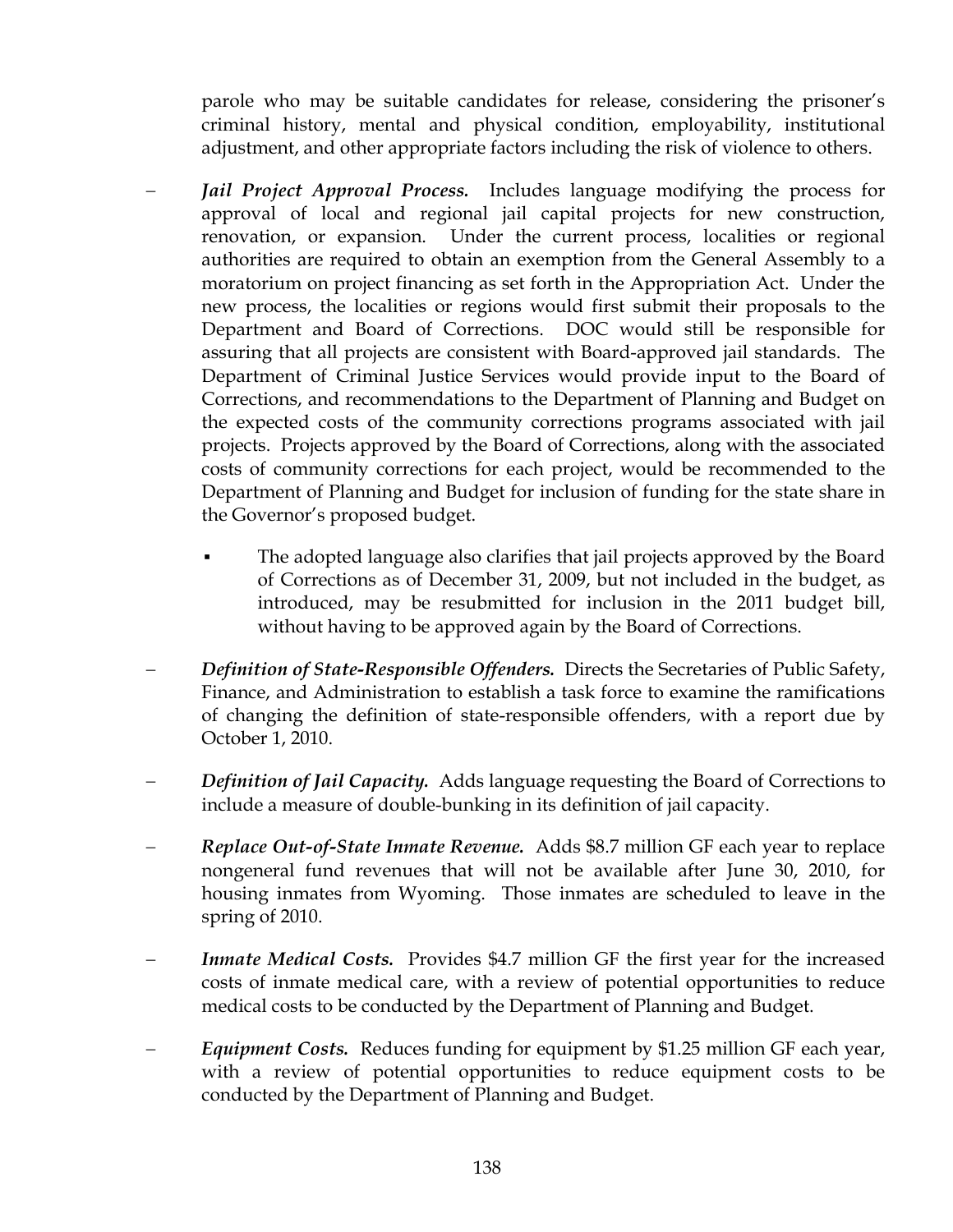- − *Correctional Enterprises.* Adds \$6.0 million NGF each year to reflect anticipated expenditures by Virginia Correctional Enterprises, based on projected sales.
- − *Corrections Construction Unit.* Adds \$1.1 million NGF each year to reflect the anticipated level of expenditures by this unit, which provides inmate labor for small construction projects within DOC and other agencies.
- − *Federal Grant.* Provides \$200,000 NGF each year to reflect a federal grant for implementing evidence-based substance abuse treatment programs.
- − *Training for Evidence-Based Practices.* Provides \$150,000 NGF each year for training probation officers in the implementation of evidence-based practices for the supervision of offenders. The source of the nongeneral funds is drug assessment funds from court costs. This is one of a series of amendments implementing selected recommendations of the Task Force on Alternatives for Nonviolent Offenders.
- − *Corrections Special Reserve Fund.* Provides \$50,000 GF the first year for the projected corrections bedspace impact of legislation clarifying the definition of unsolicited bulk email, or spam (HB 1 of 2010).
- Brunswick Correctional Center. Includes savings of \$19.9 million GF the first year and \$20.3 million GF the second year to reflect the closure of Brunswick Correctional Center as part of the September 2009 budget reductions. The number of authorized positions is reduced by 328.5 FTE.
- − *Botetourt Correctional Center.* Includes savings of \$2.4 million GF the first year and \$2.6 million GF the second year to reflect the closure of Botetourt Correctional Center as part of the September 2009 budget reductions. The number of authorized positions is reduced by 121.0 FTE.
- *Additional Facility Closures.* Includes savings of \$11.0 million GF the second year to reflect additional facility closures and language directing the department to assess which correctional facilities should be closed in the future. This assessment is to include factors such as the inmate population forecast, facility condition, facility maintenance and operating costs, the facility's contribution to the agency's functions, and the potential savings from a facility's closure.
- − *Additional Unspecified Reductions.* Includes savings of \$1.5 million GF each year from the elimination of vacant positions or through other efficiencies, as determined by the agency.
- Grayson County Correctional Center. Adds \$715,000 GF and six positions each year for mothballing the new facility in Grayson County, which is expected to be completed in mid-2010. This amendment includes \$215,000 each year to meet the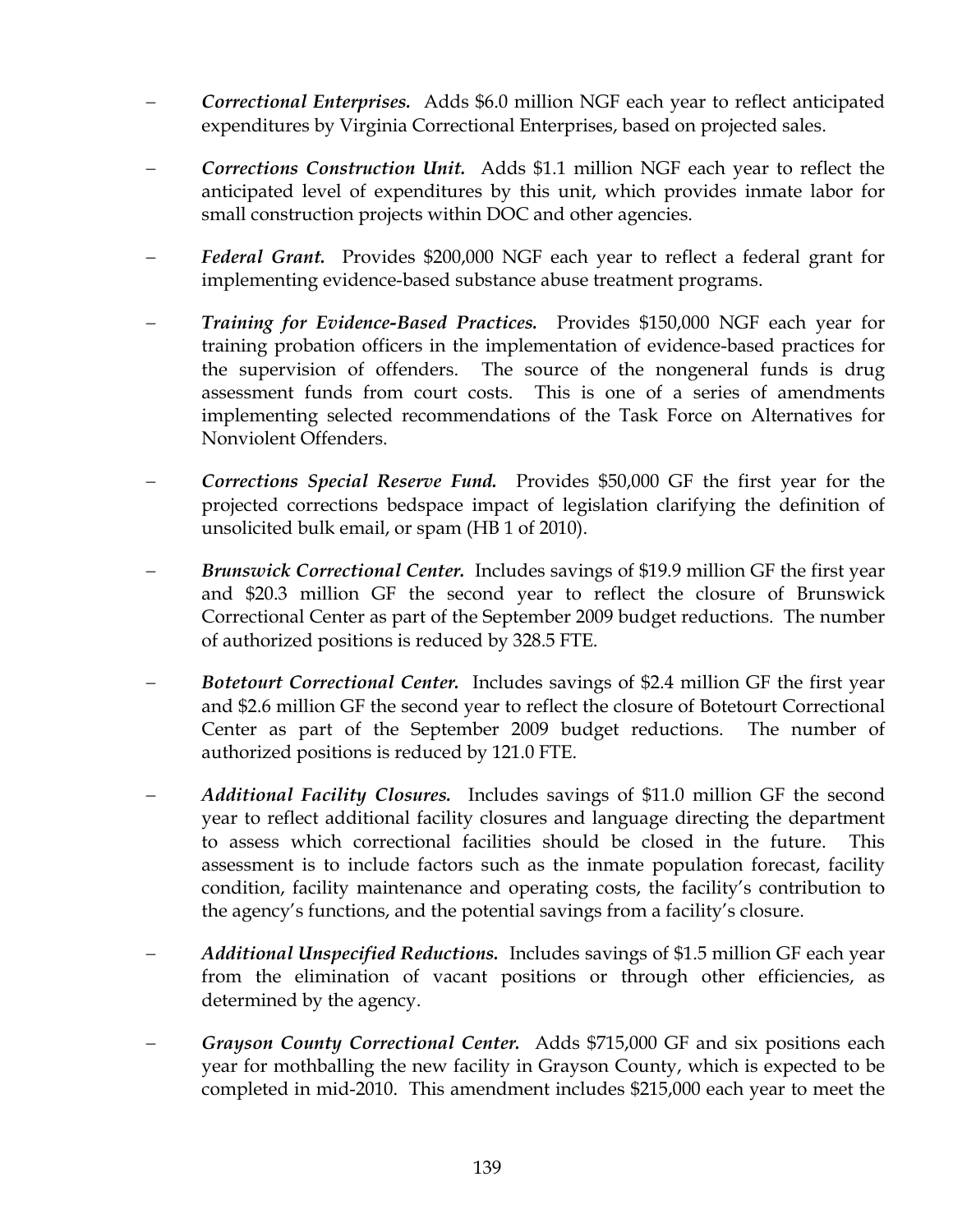commitments made to local governments for extension of the infrastructure necessary for the operation of the facility, plus \$200,000 each year for utilities.

- − *Charlotte County Correctional Facility.* Adds language expressing legislative intent that the next priority for construction of a new medium security correctional facility shall be given to a location within Charlotte County.
- *James River-Powhatan Complex.* Adds language directing the department to prepare a long-range plan to consolidate the secure correctional facilities at the James River-Powhatan complex on the south side of the James River in Powhatan County.
- − *Additional Out-of-State Inmate Revenue.* Supplants \$9.9 million GF each year with \$10.0 million each year in nongeneral funds, pursuant to a contract for DOC to house 1,000 inmates from the Pennsylvania Department of Corrections. The out-of-state inmates will be housed at Green Rock Correctional Center.
- *Information Systems Balances.* Transfers general fund balances of \$4.6 million the first year and \$5.6 million the second year and \$400,000 in nongeneral fund balances each year to the general fund. These balances are no longer needed for the development of the agency's information management systems.
- − *Payments in Lieu of Taxes.* Includes savings of \$1.4 million GF each year by eliminating payments to localities in lieu of taxes in jurisdictions where state correctional facilities are located. Language is added exempting the agency from the requirements of Section 58.1-3403 of the *Code of Virginia* for making these payments in lieu of taxes.
- *Drug Cost Savings.* Includes savings of \$150,000 GF each year based on the use of generic drugs for inmates with psychiatric illnesses.
- **Reentry Coordinator Position.** Adds language authorizing the Department of Planning and Budget to transfer up to \$150,000 GF each year to the Secretary of Public Safety for a position to coordinate efforts to improve reentry programs.
- − *Unfunded Positions.* Reduces the agency's maximum employment level by 120.5 each year to remove unfunded and vacant positions.
- *New Dairy Barn.* Includes language in Part 2 (Capital Outlay) to change the scope of the project which was originally intended to construct a new dairy barn at Powhatan Correctional Center. The revised language would permit the option of renovating the existing barn at James River Correctional Center.

#### • **Department of Criminal Justice Services**

− *State Aid to Localities with Police Departments.* Provides a total of \$178.7 million GF the first year and \$160.6 million GF the second year. The 2009 General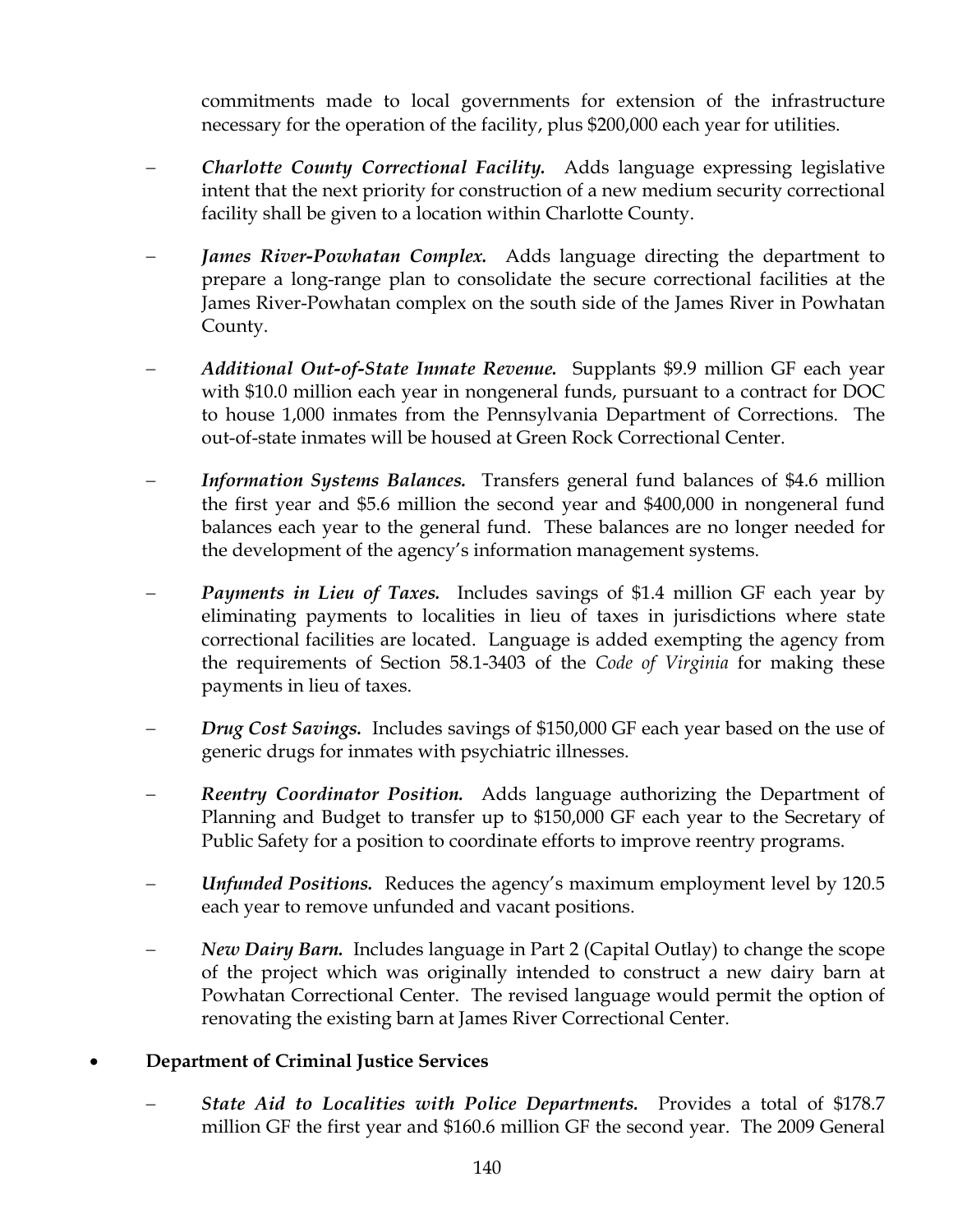Assembly provided \$197.3 million for FY 2010. Based on downward revisions in projected general fund revenues, the final FY 2010 budgeted amount for HB 599 was \$180.8 million, a cumulative reduction of 11.8 percent. The budgeted amount of \$178.7 million for FY 2011 represents a reduction of 1.2 percent below the final amount for FY 2010, while the \$160.6 million for FY 2012 represents an 11.5 percent reduction below the final amount for FY 2010.

- Separate legislation was introduced to increase the gross premiums tax on property and casualty insurance by 0.5 percent with the proceeds to be deposited into a Virginia Public Safety Fund. The introduced budget proposed to allocate \$4.2 million the first year and \$10.8 million the second year from this nongeneral fund for the the 599 program. This proposal was not approved, and instead, the General Assembly added \$22.3 million GF the first year and \$10.3 million GF the second year for HB 599 payments.
- *Victim-Witness Programs.* Reduces grants for local victim-witness programs by \$465,000 GF each year. These grants were not reduced in fiscal year 2010. The 2009 General Assembly provided \$3.1 million each year for these programs, so this represents a 15 percent reduction.
- − *Regional Police Training Academies.* Includes a reduction of \$464,843 GF each year for the regional academies, which is less than the \$640,983 reduction imposed in fiscal year 2010. The 2009 General Assembly provided \$993,083 for the academies in fiscal year 2010, so the amounts for fiscal years 2011 and 2012 represent a 46.8 percent reduction below the amount for fiscal year 2010.
- − *School Resource Officers.* Includes a reduction of \$464,843 GF each year for the School Resource Officers Incentive Grants Fund. These grants were reduced by \$134,383 in FY 2010. The 2009 General Assembly provided \$1.3 million for the fund for FY 2010, so the FY 2011 and 2012 amounts represent a 34.6 percent reduction below the FY 2010 amount.
- − *Offender Reentry and Transition Services.* Includes a reduction of \$370,727 GF each year in the grants for offender reentry and transition programs. These grants were reduced by ten percent (\$247,151) in fiscal year 2010. The revised amounts for fiscal years 2011 and 2012 represent a 15 percent reduction below the original appropriation of \$2.5 million for fiscal year 2010.
- − *Court Appointed Special Advocates.* Reduces grants for Court Appointed Special Advocates (CASA) programs by \$280,389 GF each year. These grants were reduced by \$145,657 in fiscal year 2010. The 2009 General Assembly provided \$1.5 million GF for this program in FY 2010, so the revised amounts for fiscal years 2011 and 2012 represent a 19.2 percent reduction below the original FY 2010 appropriation.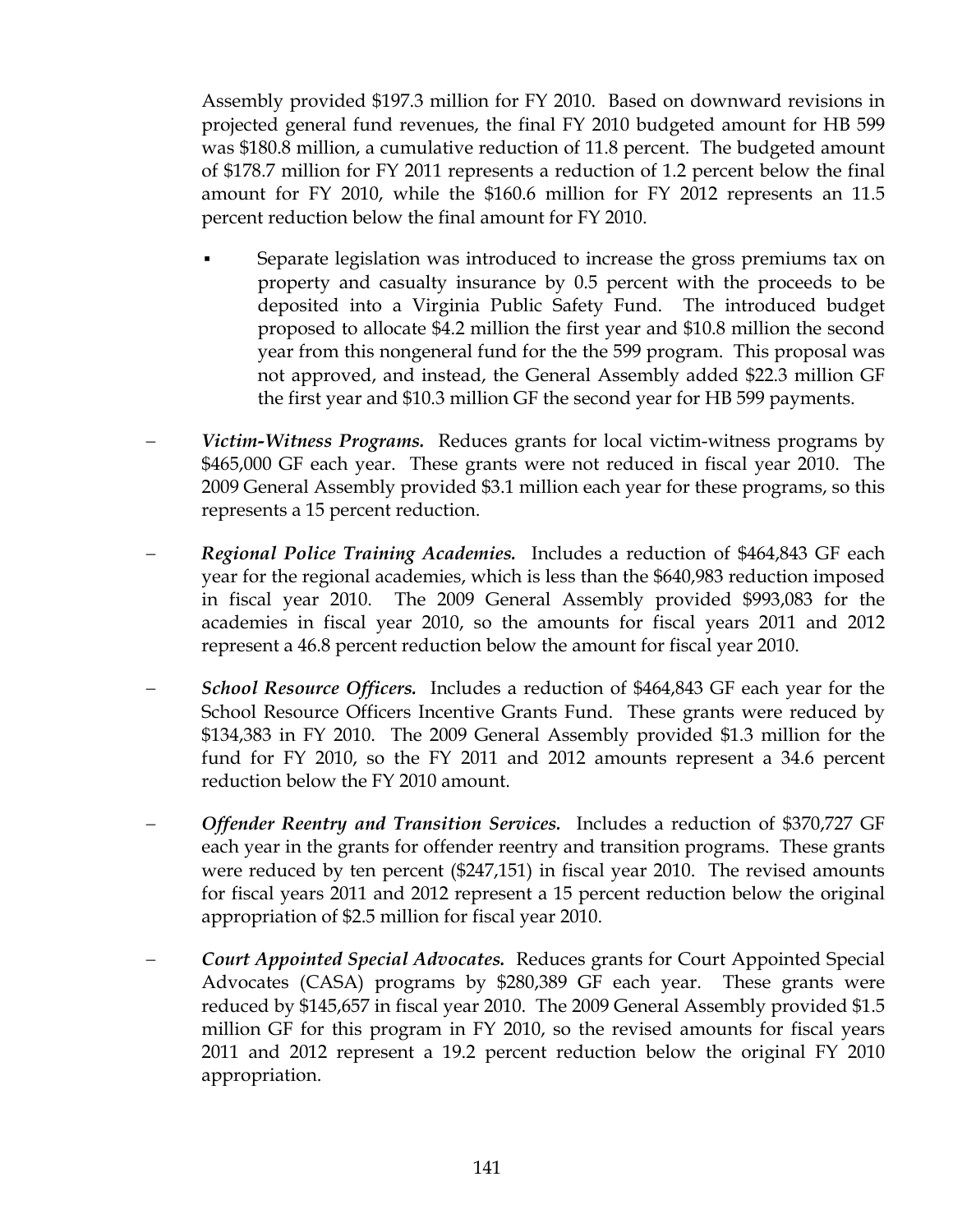- **Sexual Assault Crisis Centers.** Reduces grants for local sexual assault crisis centers by \$67,500 GF each year. The 2009 General Assembly provided \$450,000 GF in each year of the 2008-10 biennium for this program. These grants were reduced by ten percent (\$45,000) in fiscal year 2010. For 2011 and 2012, the reductions are increased to 15 percent.
- − *Spanish Language Training.* Eliminates a grant of \$85,000 GF each year to the Virginia Center for Policing Innovation for Spanish language training.
	- The original grant by the 2008 General Assembly was for \$150,000 GF in each year of the 2008-10 biennium. The grant was reduced by the 2009 General Assembly to \$100,000 in fiscal year 2010. The introduced budget reduced that amount to \$85,000 each year.
- − *Alzheimer's Program.* Eliminates a grant of \$50,000 GF in the second year for training law enforcement officers in managing persons with Alzheimer's disease, and includes language directing the agency to seek other sources of funding.
- *Internet Crimes Against Children.* Provides \$600,000 NGF each year for the Southern Virginia Internet Crimes Against Children (ICAC) Task Force, and \$500,000 NGF each year for a new grant program for new ICAC law enforcement efforts. The source of the nongeneral funds is a new \$10 fee added to the court costs for every criminal conviction in circuit and district court, pursuant to Senate Bill 620 of the 2010 Session. A companion amendment provides \$600,000 NGF each year to the Department of State Police for the Northern Virginia Internet Crimes Against Children (ICAC) Task Force. The existing appropriation of \$350,000 GF each year for both task forces was removed.
- − *Eliminate Vacant Positions.* Includes a reduction of \$332,100 GF and \$187,867 NGF each year to reflect the elimination of seven vacant positions.
- − *Agency Restructuring.* Includes a reduction of \$278,000 GF the first year and \$524,000 GF the second year and five positions each year.
- *Other Nongeneral Funds.* Increases the recommended appropriations for private security regulation and asset forfeiture by \$1.6 million NGF each year to reflect increased caseloads.

## • **Department of Emergency Management**

- − *Governor's September 2009 Budget Reductions.* Continues the strategies announced in September 2009 for a savings of \$284,468 GF each year.
- − *Emergency Management Assistance Compact.* Includes language developed in response to changes in federal reimbursement policies for assistance provided by state and local agencies to other states or localities in a disaster.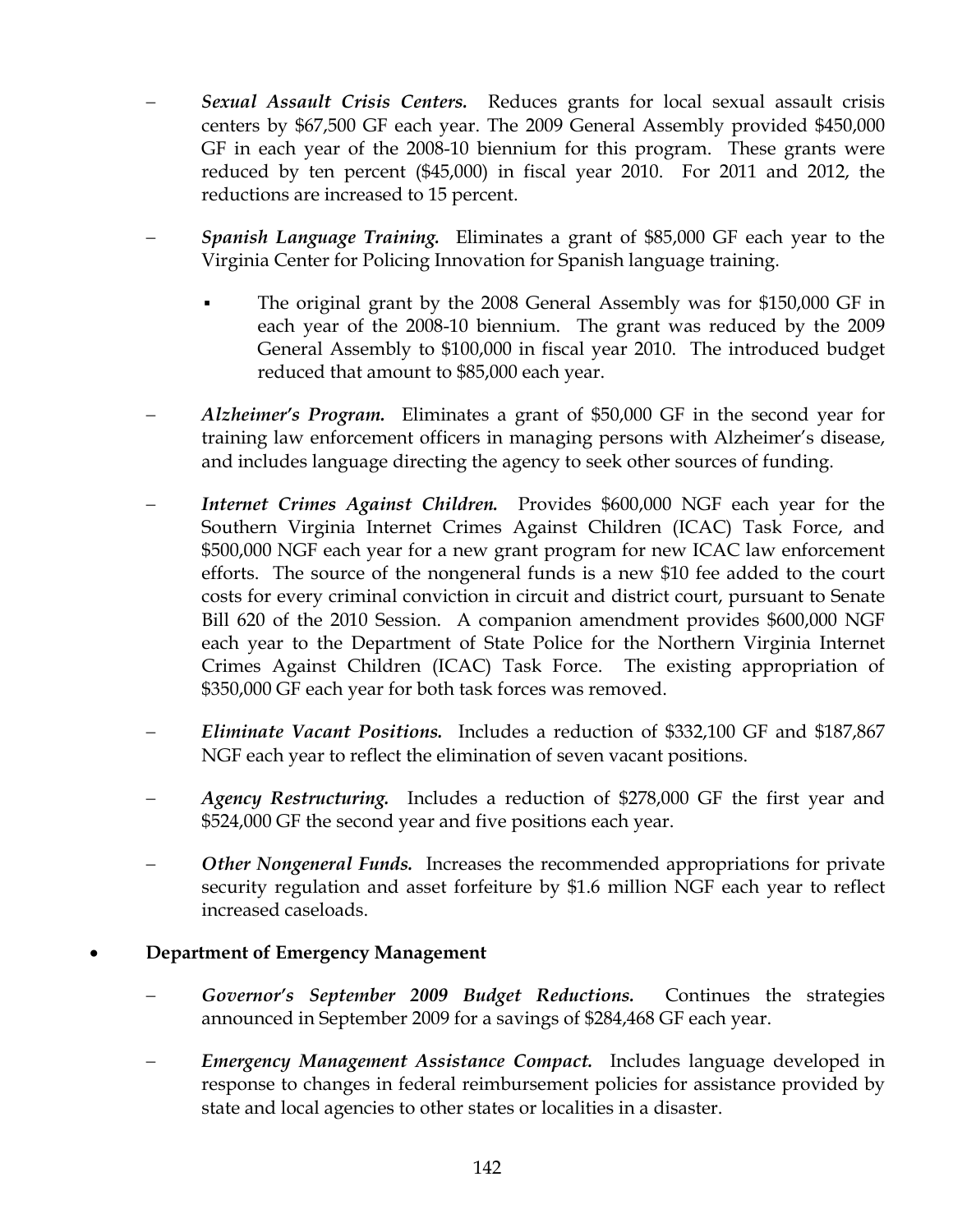- Virginia's Department of Emergency Management (VDEM) is reimbursed by the Federal Emergency Management Agency (FEMA) for the approved costs of state and local assistance provided to other jurisdictions in the event of an out-of-state disaster.
- FEMA has tightened its audit requirements. This may become an issue because VDEM reimburses Virginia localities for their expenses before the federal reimbursement is received. If some of the expenses are disallowed under FEMA's more rigorous review procedures, VDEM may find it has over-reimbursed some localities. If so, those Virginia localities are then required to reimburse VDEM for the overpayments.
- The language provides that if a locality does not reimburse VDEM within 60 days of being notified, the State Comptroller is authorized to withhold (from any funds to be transferred to that locality) the amount overpaid to that locality, and to transfer that amount to VDEM.
- *Adjust Funding Sources.* Changes the funding source for 9.9 positions to take advantage of available federal funds and to adjust to the fiscal year 2010 budget reductions.
- Fusion Center Analyst. Supplants \$58,945 GF each year with an equal amount of nongeneral funds by changing the funding source for a Fusion Center analyst to State Homeland Security funding.
- *Emergency Operations Center Position.* Supplants \$46,607 GF each year with an equal amount of nongeneral funds by changing the funding source for a communicator position to the Urban Area Security Initiative.
- *Administrative Position.* Includes a savings of \$33,441 GF each year by eliminating one administrative position.
- *Reducing the Number of Regions.* Includes a savings of \$80,000 GF each year by reducing the number of hazardous materials regions from eight to seven regions.

## • **Department of Fire Programs**

- Governor's September 2009 Budget Reductions. Continues the strategies announced in September 2009 for a savings of \$211,444 GF the first year and \$141,559 GF the second year, including the elimination of one vacant regional manager position and a wage position.
- − *Bookstore Appropriation.* Provides an increase of \$98,845 each year in nongeneral funds to reflect anticipated sales from the agency's bookstore, which supplies training materials for firefighters.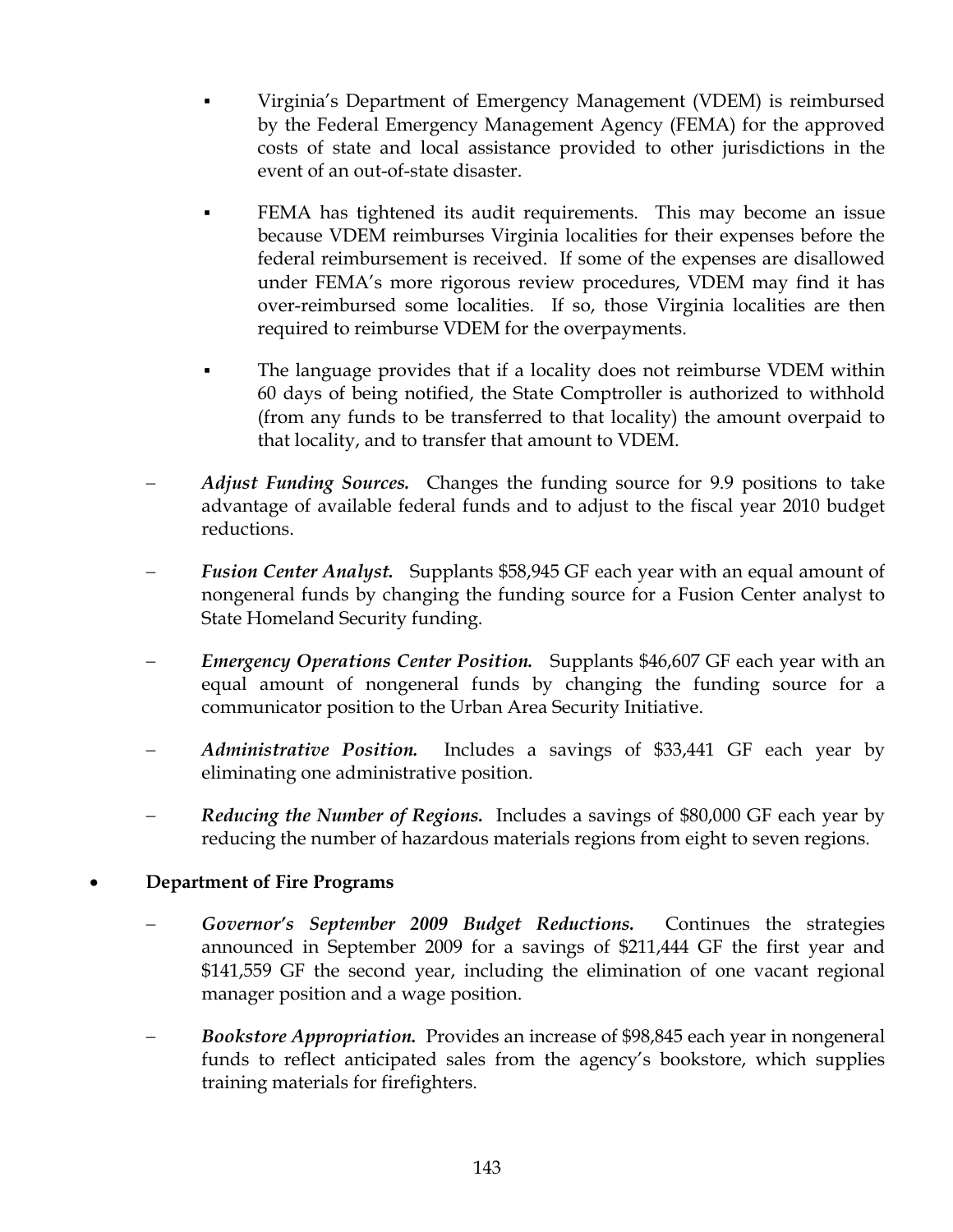Fireworks Operators. Adds \$20,000 NGF each year for a new program to require that all persons who operate fireworks shows in the Commonwealth must be certified by the State Fire Marshal pursuant to Chapter 587 of the 2010 Acts of Assembly (SB 8).

#### • **Department of Forensic Science**

- Governor's September 2009 Budget Reductions. Continues the strategies announced in September 2009 for a savings of \$36,397 GF each year, which reflects the deferral of certain payments which had previously been prepaid. The other fiscal year 2010 reductions were one-time savings.
- − *Court Testimony.* Provides \$789,175 GF each year for the increased costs associated with court testimony by forensic scientists. The 2009 decision of the U.S. Supreme Court in the Melendez-Diaz case specifies that state law must afford a defendant the opportunity to require the prosecution to present scientific analyses though direct testimony of forensic scientists. These additional funds are intended to support increased travel, overtime, training and retention expenses, and to fill three unfunded toxicology positions.
- *Western Forensics Laboratory.* Adds \$206,000 GF each year to reflect the cost of maintenance and utilities for space utilized by the Western Office of the Chief Medical Examiner in the Western Forensics Laboratory at Roanoke. A companion amendment to the budget for the Department of Health transfers these funds from the Chief Medical Examiner.
- *Agency Restructuring.* Includes a reduction of \$271,983 GF the first year and \$282,728 GF the second year, with language expressing the intent that the reduction may include elimination of two management-level positions.
- **Payments in Lieu of Taxes.** Includes a savings of \$219,000 GF each year by eliminating payments in lieu of taxes to localities.
- − *Adjustment of Federal Grant Funding.* Removes \$1.5 million NGF each year to reflect the completion of a one-time post-conviction DNA testing grant.

## • **Department of Juvenile Justice**

- − *Governor's September 2009 Budget Reductions.* Includes savings of \$7.9 million GF each year to continue the September 2009 budget reductions in fiscal year 2011 and 2012, including:
	- Closure of Natural Bridge Juvenile Correctional Center, for an annual savings of \$2.8 million (language is added directing DJJ, with the assistance of the Departments of General Services and Historic Resources and the Virginia Economic Development Partnership, to prepare a report on options for the re-use and redevelopment of the property);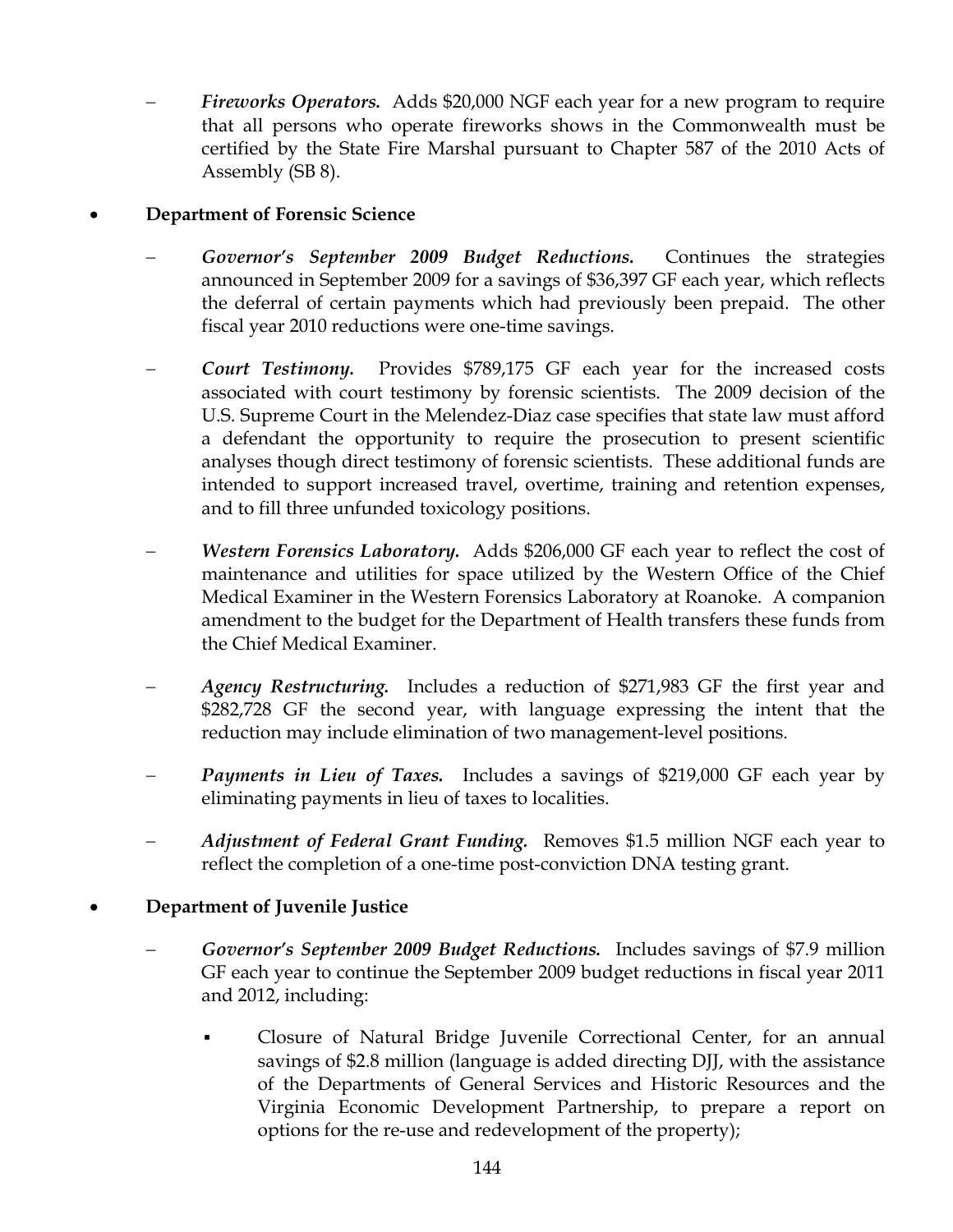- Five percent reduction each year in funding for the Virginia Juvenile Community Crime Control Act, locally-operated court services units, and local detention home operations, for an annual savings of \$2.5 million;
- Elimination of 23.5 juvenile court services unit positions and reductions in support costs for an annual savings of \$1.3 million;
- Elimination of 11 central office positions for an annual savings of \$665,598; and,
- Reduction of contract services for juveniles on probation for an annual savings of \$536,209.
- − *Virginia Juvenile Community Crime Control Act.* Includes an additional \$2.5 million GF reduction each year in state aid to localities for Virginia Juvenile Community Crime Control Act (VJCCCA) grants. Language is included allocating \$600,000 the first year and \$1.3 million the second year from the VJCCCA program for the Department of Military Affairs' Commonwealth Challenge program.
- *Turnover and Vacancy.* Includes an additional savings of \$1.5 million GF each year from position vacancies.
- *Agency Restructuring.* Includes an additional reduction of \$400,000 GF each year and three positions, with language expressing the intent to eliminate management-level positions in the central office.
- *Nongeneral Fund Adjustments.* Transfers appropriations from federal to special funds to support an increase in expenditures for the Annie E. Casey Foundation grant to develop alternatives to juvenile detention, and to supplant general funds for various programs.

## • **Department of Military Affairs**

- Governor's September 2009 Budget Reductions. Continues the strategies announced in September 2009 for a savings of \$368,669 GF and \$235,700 NGF each year.
- Commonwealth Challenge. Offsets the elimination of \$600,000 the first year and \$1.3 million the second year in general fund support for this program with a corresponding allocation of funds from the Virginia Juvenile Community Crime Control Act (VJCCCA) program in the Department of Juvenile Justice.
- − *Recruitment Incentives.* Eliminates \$180,000 GF each year for state incentives to recruit soldiers for the Virginia National Guard and the Air National Guard. This action assumes the agency will rely on federal recruitment incentives to maintain force strength.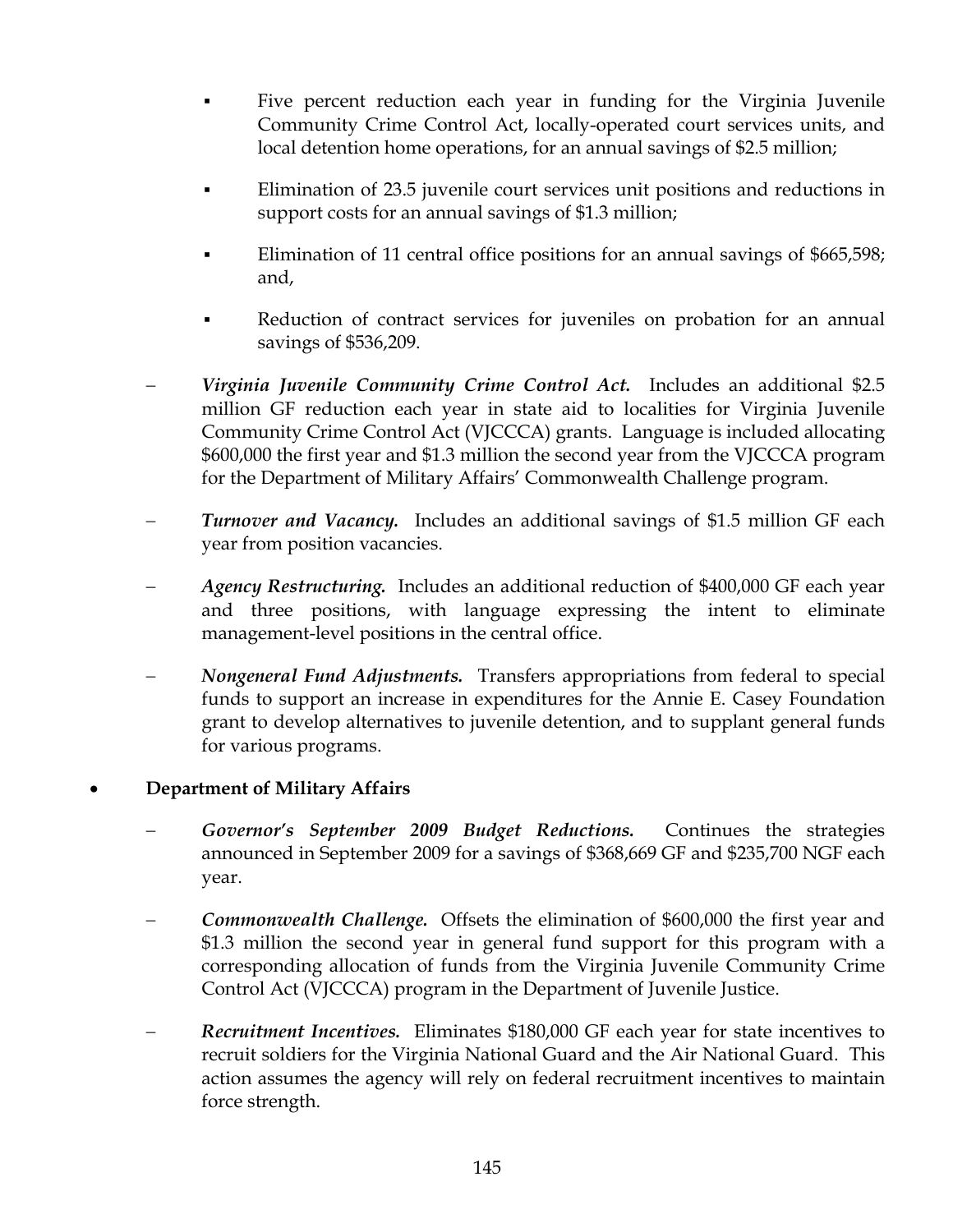- Tuition Assistance. Adds \$212,703 GF each year for the state tuition assistance program for members of the National Guard.
- − *Nongeneral Funds.* Adds \$9.0 million NGF each year to reflect anticipated cooperative agreement funding from the National Guard Bureau of the U.S. Department of Defense.

#### • **Department of State Police**

- − *Governor's September 2009 Budget Reductions.* Continues the strategies announced in September 2009 for a savings of \$8.7 million GF the first year and \$7.3 million GF the second year, including:
	- Reverting nongeneral fund balances from the insurance fraud program (\$2.0 million each year);
	- **•** Deferring purchase of highway patrol vehicles (\$1.25 million each year);
	- Supplanting aviation unit general fund support with an equal amount of special funds from the Department of Aviation (\$116,988 each year);
	- Maintaining the previous reduction of the aviation fleet, including one fixed-wing aircraft and one non-med-flight helicopter (\$353,451 each year);
	- Maintaining the previous annual savings from the elimination of 104 wage positions (\$1.6 million each year); and,
	- Postponing the 116<sup>th</sup> Basic Trooper School until January 2011, and reducing the number of trainees to 50 cadets, for a savings of \$3.4 million the first year and \$2.0 million the second year.
- − *Restoration of the 116th Basic Trooper School.* Restores \$3.4 million GF the second year so that the 116th school can begin in January 2011, with 50-60 trooper trainees.
- − *117th and 118th Basic Trooper Schools.* Includes savings of \$287,604 GF the first year and \$3.1 million GF the second year based on postponing the 117th Basic Trooper School until October 2011, with 60-90 trooper trainees, and postponing the 118th Basic Trooper School until late summer 2012.
- − *STARS Maintenance.* Provides \$4.0 million GF the first year and 22 positions to maintain the State Agencies Radio System (STARS). The introduced budget assumed \$4.7 million NGF and 22 positions the first year and \$6.7 million NGF and 34.0 positions the second year from nongeneral funds through the Virginia Public Safety Fund for project maintenance costs for this purpose. This was to have been funded by companion legislation increasing the gross premiums tax on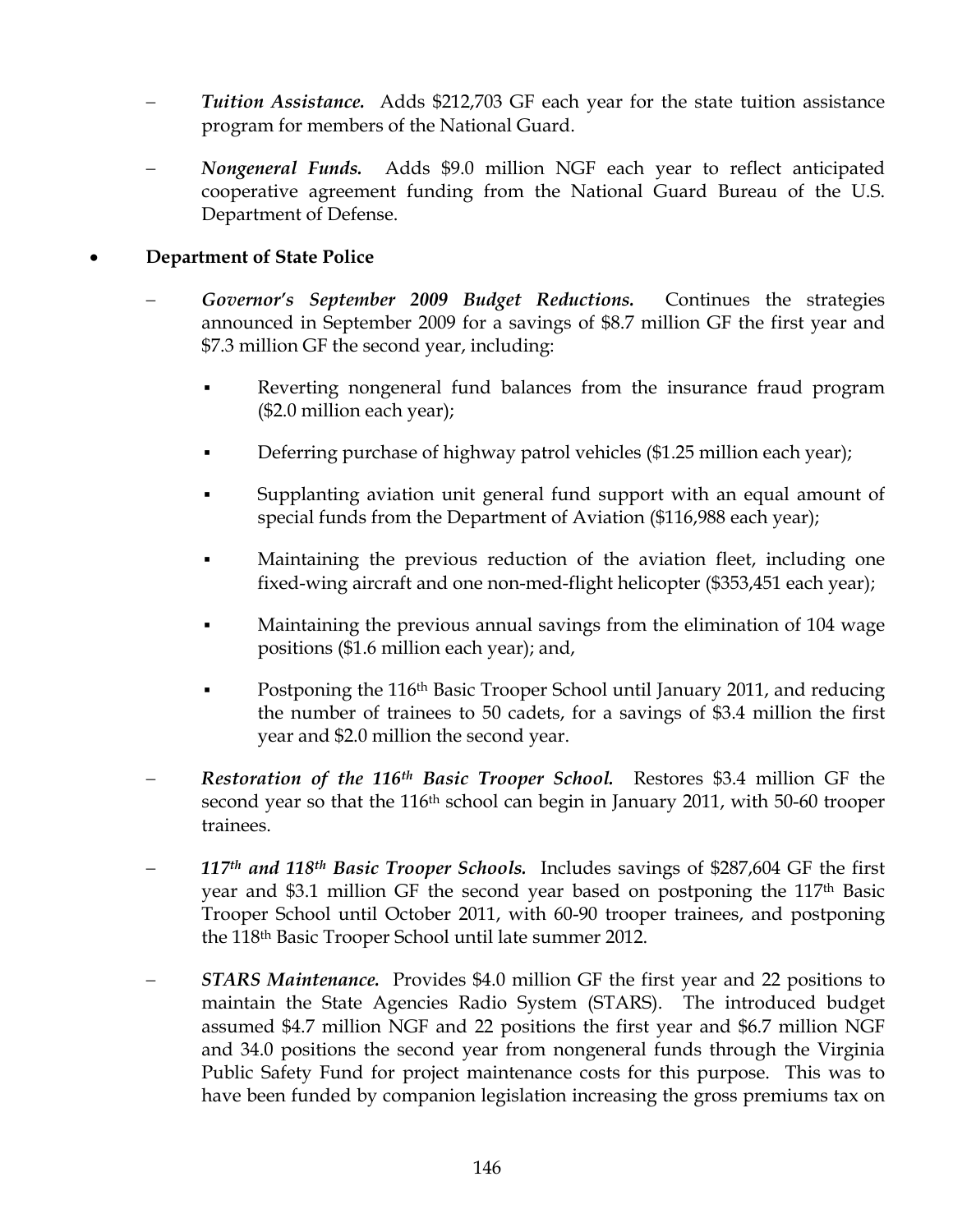property and casualty insurance by 0.5 percent. However, this proposal was not approved, so the general funds were provided instead.

- *Investigative Operations.* Provides \$6.8 million GF each year for the Bureau of Criminal Investigation and for the Fusion Center. The introduced budget supplanted \$4.8 million GF each year for these operations with an equal amount of nongeneral funds from the proposed increase in the gross premiums tax on property and casualty insurance. However, this proposal was not approved, so the general funds were provided instead.
- *Medical Evacuation Operations.* Supplants an additional \$1.5 million GF each year for medical evacuation (med-flight) operations with an equal amount of nongeneral funds from the "\$4 for Life" program. This raises the total of "\$4 for Life" revenues for med-flight to \$3.1 million each year, and eliminates all general fund support for the med-flight program.
	- A companion amendment increases the current \$4.25-for-Life fee to \$6.25 for-Life. This is one component of the annual vehicle registration fee.
- *Internet Crimes Against Children.* Includes \$600,000 NGF each year for the Northern Virginia Internet Crimes Against Children (ICAC) task force. The source of the nongeneral funds is a new \$10 fee on all criminal convictions in circuit and district court, pursuant to SB 620 of the 2010 session.
- *Delay in Filling Sworn Position.* Includes a savings of \$155,412 GF the second year from delays in filling a sworn position upon the retirement of the incumbent.

#### • **Department of Veterans Services**

- Governor's September 2009 Budget Reductions. Continues the strategies announced in September 2009 for a savings of \$393,866 GF and an increase of \$205,366 NGF each year. The nongeneral fund increase reflects several actions to supplant general funds.
- *Virginia War Memorial.* Includes \$150,000 GF the first year and \$400,000 GF the second year and one position for operating expenses for the Paul and Phyllis Galanti Education Center at the Virginia War Memorial in Richmond.
- − *Southwest Virginia Veterans Cemetery.* Adds \$150,000 GF, \$15,000 NGF and three positions the first year and \$200,000 GF, \$15,000 NGF and four positions the second year to operate the new veterans' cemetery at Radford.
- − *Burial Vaults.* Adds \$36,000 GF the first year for provision of burial vaults that may be purchased at cost by veterans and their families for burials at the Amelia Veterans Cemetery and the Horton Veterans Cemetery in Suffolk.